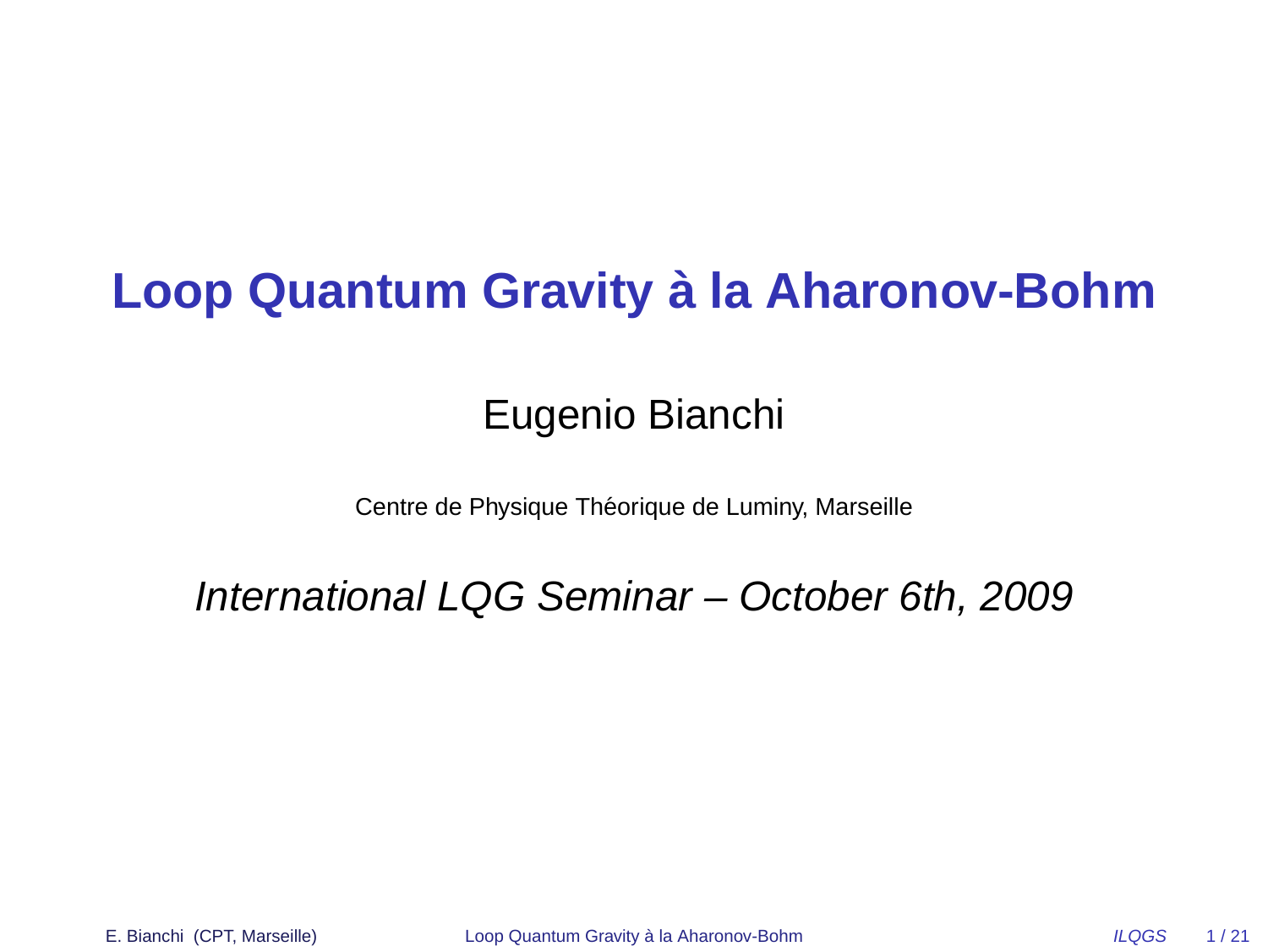- In LQG, the state space  $K^{\text{Diff}}$  admits an orthogonal decomposition  $\sf{into}$  subspaces  $\mathcal{K}^{\sf{Diff}}_{\{\Gamma\}}-\sf(f\Gamma\}=$  diff. equiv. class of spin-network graphs  $\Gamma\subset\Sigma$  )
- Remarks: [Rovelli-Smolin, Ashtekar-Lewandowski, ∼ '90]

(i) The state space is obtained via

- loop quantization of the Ashtekar-Barbero connection
- group averaging over  $\text{Diff}(\Sigma)$
- *(ii)* States in  $\mathcal{K}^\mathsf{Diff}_\{\Gamma\}}$  admit a physical interpretation in terms of quantum geometry
- **•** Aim of the talk:

show that the state space  $\mathcal{K}^\mathsf{Diff}_\{\Gamma\}}$ , together with its interpretation (ii), can be obtained via standard QFT quantization of a theory of locally-flat Ashtekar-Barbero connections with magnetic defects

```
[ based on arXiv:0907.4388 ]
```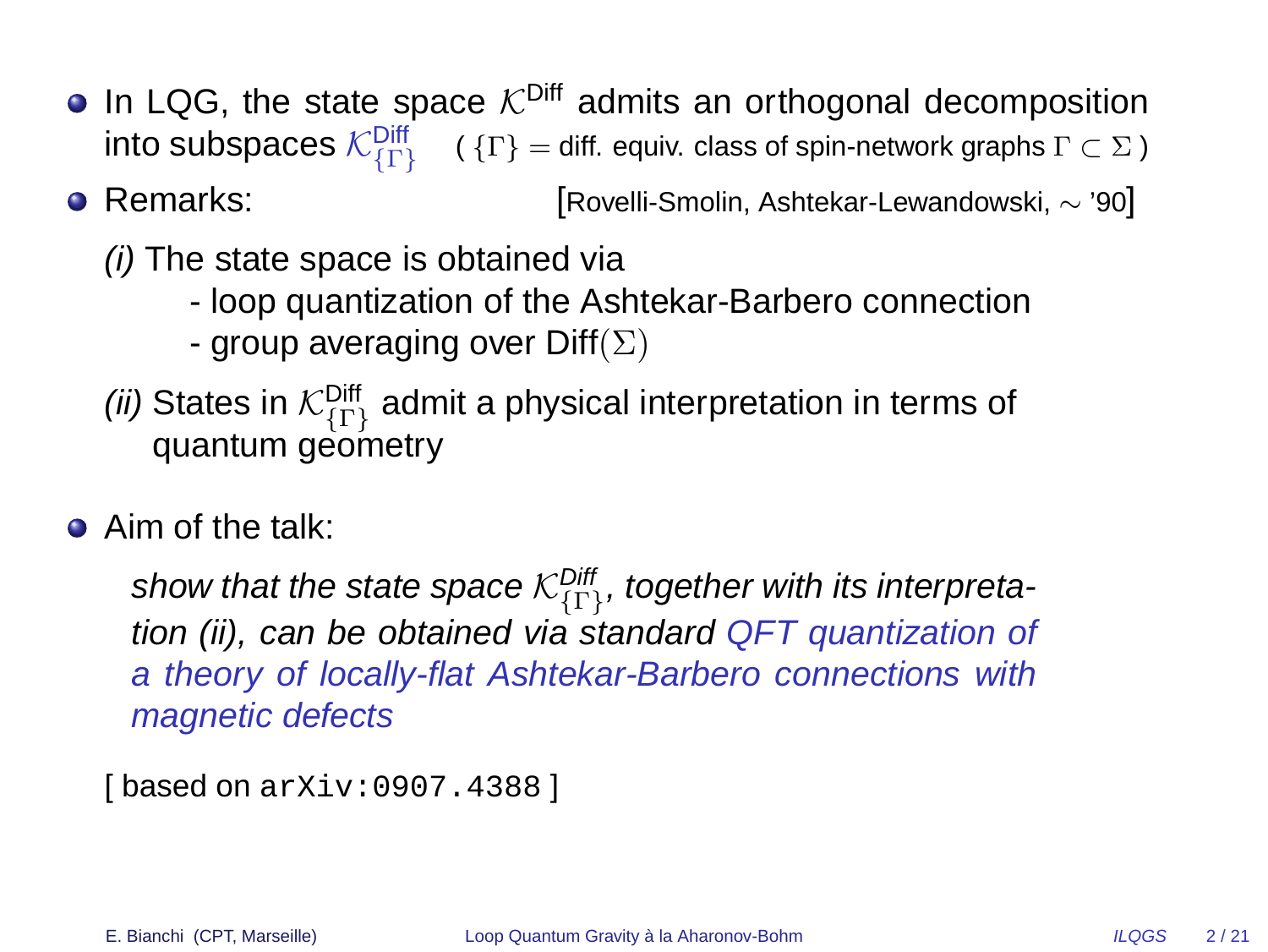Plan of the talk

- Motivation and the idea
- **•** The framework:
	- defects, locally-flat connections and diff-invariant states
	- the QFT scalar product
- An example: the state space for a single line defect
- Relation with canonical LQG and with Spin Foams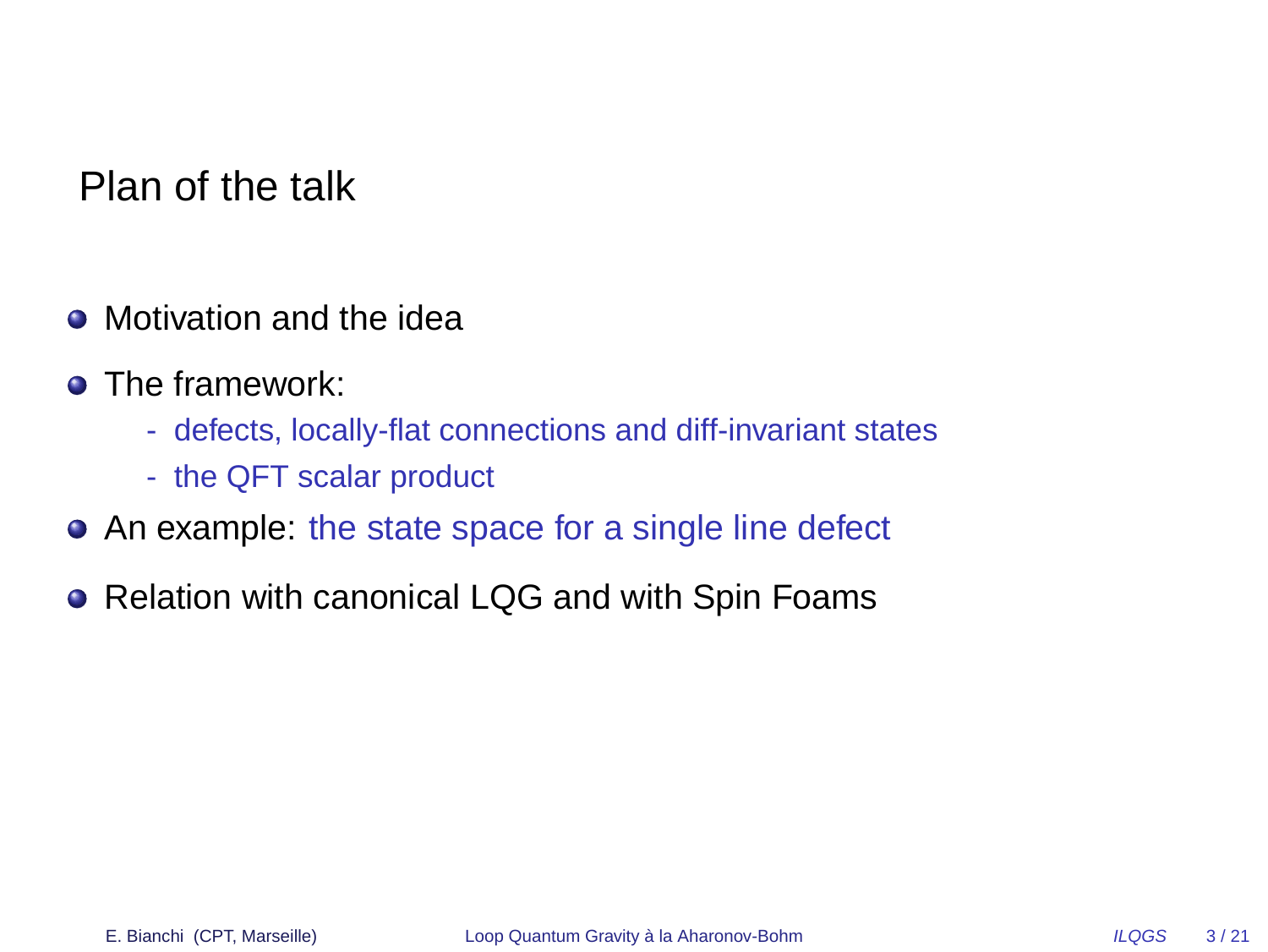# **Motivation**

- The mathematical structure of the Hilbert space  $\mathcal{K}^{\textsf{Diff}}_{\{\Gamma\}}$  and its physical interpretation in terms of quantum geometry are the ones proper to a system with a finite (but possibly large) number of degrees of freedom
- Therefore, while the full theory has an infinite number of degrees of freedom (as classical GR does), each subspace captures only a finite number of them

Question:

- is there a classical stystem with a finite number of degrees of freedom such that, when quantized, leads directly to the state space  $\mathcal{K}^\mathsf{Diff}_{{\{\Gamma\}}}$ ?
- which degrees of freedom of General Relativity are we capturing?

Notice that Spin Foam quantization offers an answer to these questions

- discretization of GR, then quantization of the discrete system
- boundary state space: spin networks with abstract graph dual to the discretization

However, due to the discretization and to the fact that the graph is not embedded, the role of diffeomorphisms is rather obscure

**• Here we look for a system defined on a manifold, so that diffeomor**phisms act on local fields in the standard way, via pullback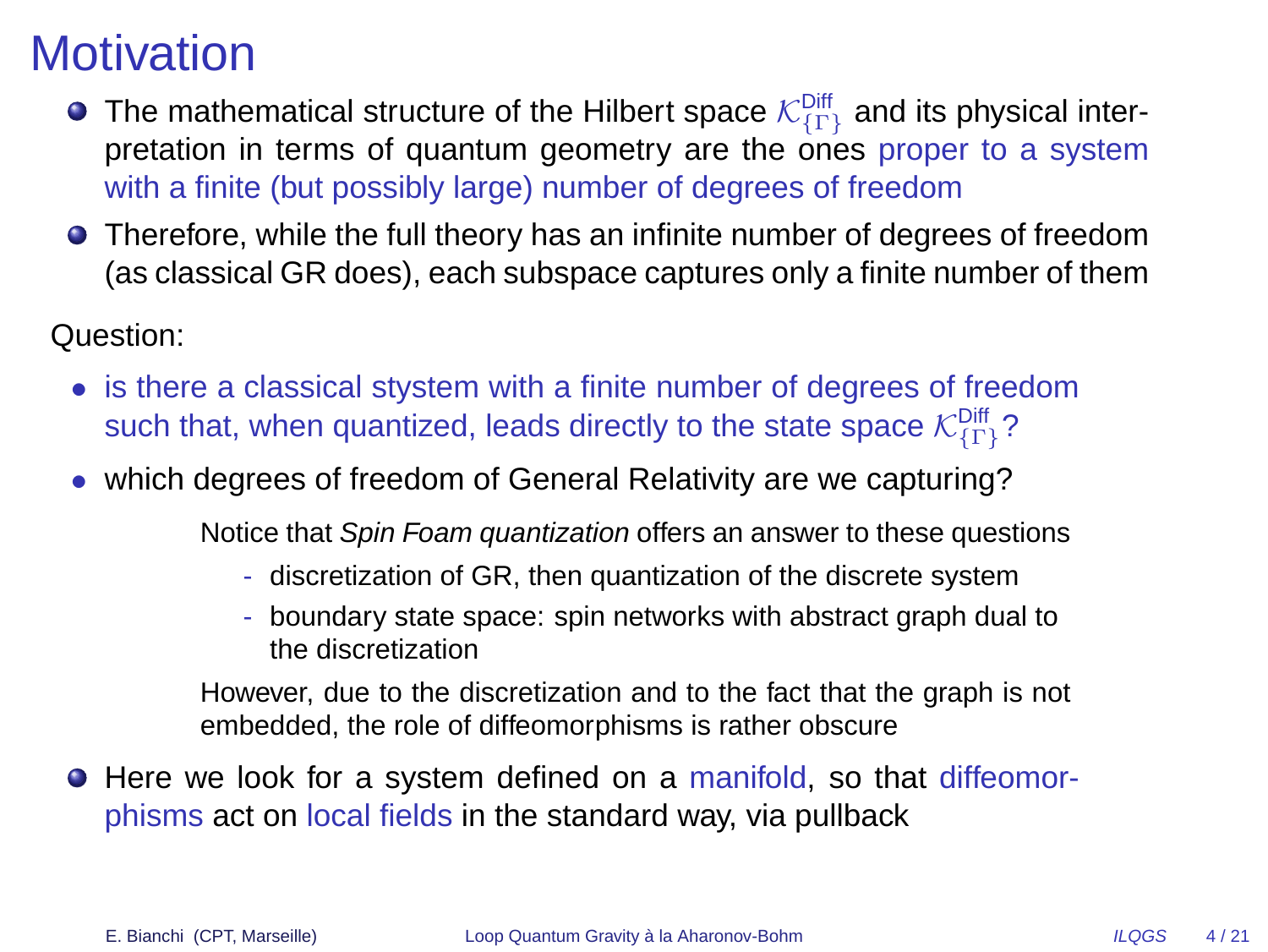# The idea: Aharonov-Bohm setting

Consider a configuration of the connection A such that its magnetic field  $B$  vanishes in the region  $\Sigma - l$ .

Despite the vanishing of  $B$ , there are observable effects associated to the holonomy of the connection along non-contractible closed paths.

Such effects depend only on the flux  $\Phi$  of the magnetic field enclosed by the path.

In particular, the effect does not change if the path is deformed continuously.

- Idea:  $\mathcal{K}^{\textsf{Diff}}_{\{\gamma\}}$  = space of Diff-invariant states  $\Psi_{\gamma,\eta}[A]=\eta(h_\gamma[A])=f(\Phi)$ Scalar product via QFT path integral measure on the local field  $A(x)$
- **•** Similarly, the Aharonov-Bohm effect for electrons depends only on  $\Phi$ and not on the specific path  $\gamma$

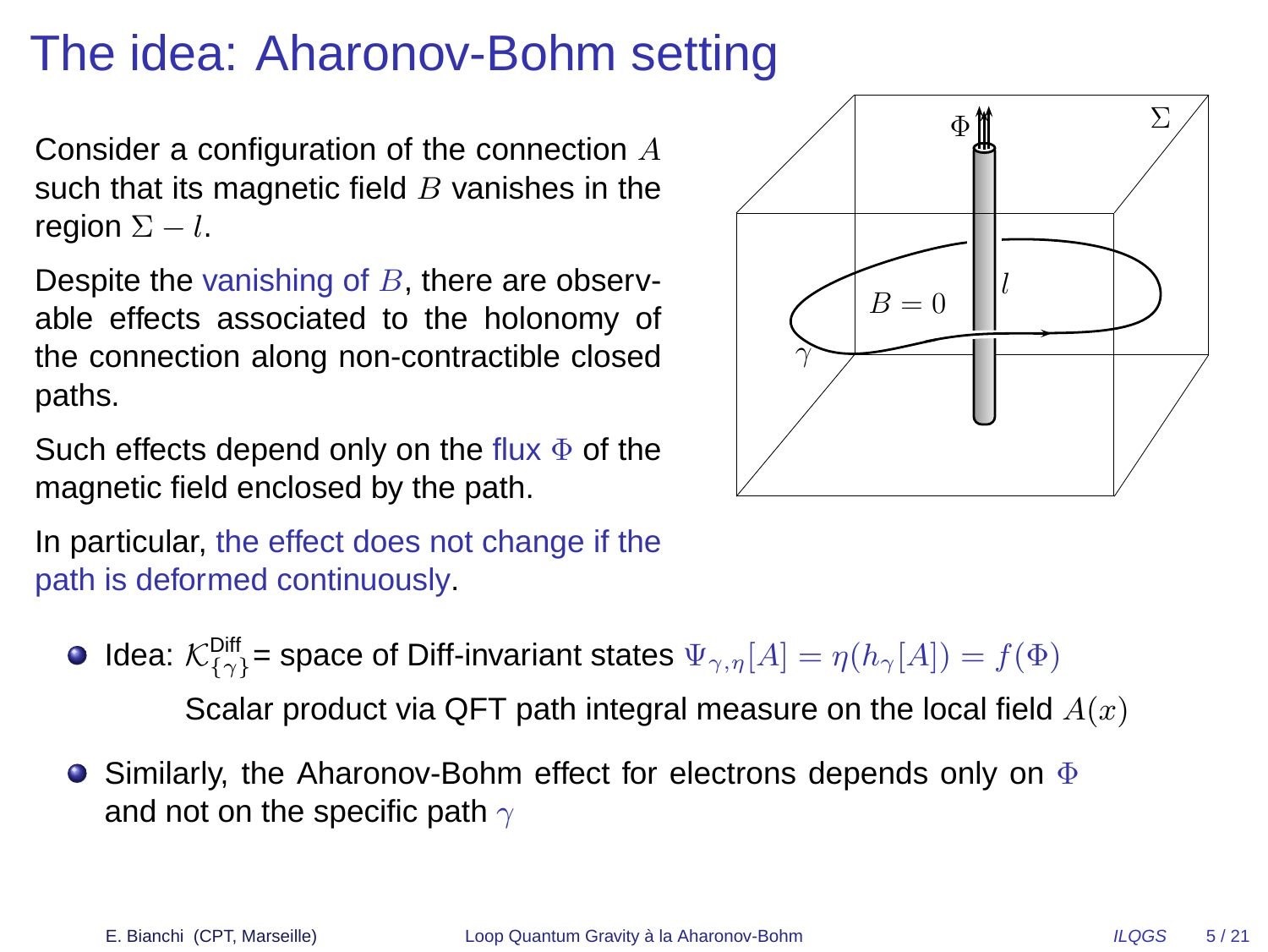#### **• From Feynman Lectures:**

You remember that for a long solenoid carrying an electric current there is a  $B$ -field inside but none outside, while there is lots of  $A$  circulating around outside, as shown in Fig. 15-6. If we arrange a situation in which electrons are to be found only *outside* of the solenoid—only where there is  $A$ —there will still be an influence on the motion, according to Eq. (15.33). Classically, that is impossible. Classically, the force depends only on  $B$ ; in order to know that the solenoid is carrying current, the particle must go through it. But quantum-mechanically you can find out that there is a magnetic field inside the solenoid by going *around* it—without ever going close to it! What will be the effect on our interference experiment?



Y. Aharonov and D. Bohm, "Significance of electromagnetic potentials in the quantum theory", Phys. Rev. **115** (1959) 485.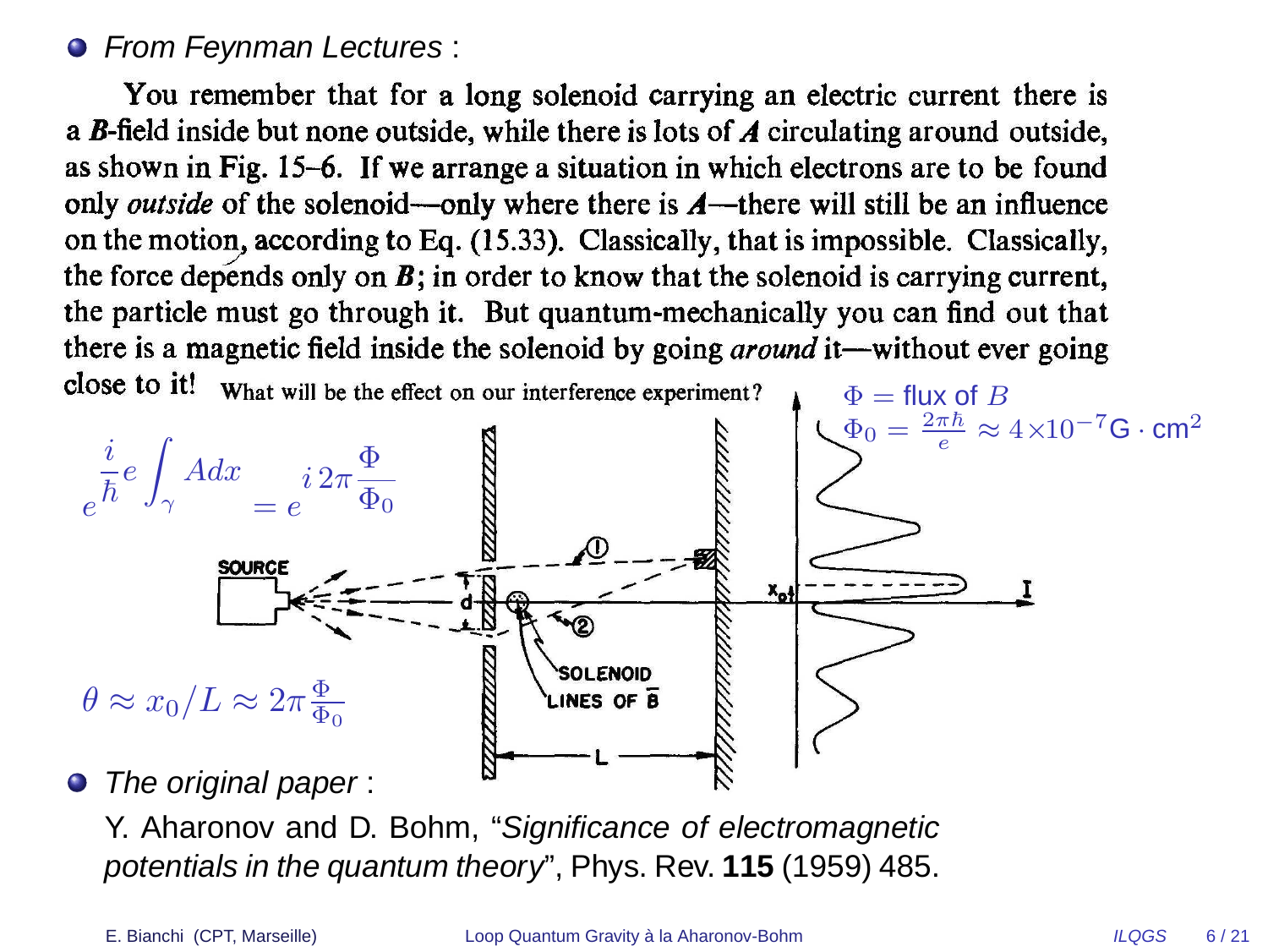## The framework  $\oslash$ : manifold  $\Sigma'$  and locally-flat connections

1. Start with a 3-manifold  $\Sigma$  connected and without boundary

Consider a network  $\mathcal D$  of curves embedded in  $\Sigma$ 

Regard  $\mathcal D$  as a network of defects and introduce a new manifold  $\Sigma'$ 

 $\Sigma' = \Sigma - \mathcal{D}$ 

 $\Sigma'$  is path connected, but not simply connected

- Example: consider a cellular decomposition  $\mathcal{C}(\Sigma)$  of the original manifold - regard its 1-skeleton as a defect-network,  $\mathcal{D} = \mathcal{C}_1(\Sigma)$ closed paths around edges of the 1-skeleton are non-contractible  $\Rightarrow$  non-trivial first homotopy group  $\pi_1(\Sigma')$ 
	- 2. Introduce a locally-flat connection  $A(x)$  on  $\Sigma'$ ,  $A_f = \{A : \Sigma' \to G \mid F(A) = 0\}$ Despite being locally-flat, the connection can have non-trivial holonomy around non-contractible loops in  $\Sigma' \leadsto AB$  effect
- 3. The space  $\mathcal{A}_f/\mathcal{G}$  of locally-flat connections modulo gauge transformations is finite dimensional. We call  $N$  this *moduli* space

 ${\mathcal N}={\mathcal A}_f/{\mathcal G}={\mathsf{Hom}}(\pi_1(\Sigma'),G)/G$ 

and  $\{m_r\}$  coordinates (moduli) on  $\mathcal N$ 

4. Locally-flat connection  $A^{m_r,g}$ : labeled by its moduli  $m_r$  and by a gauge transf  $g(x)$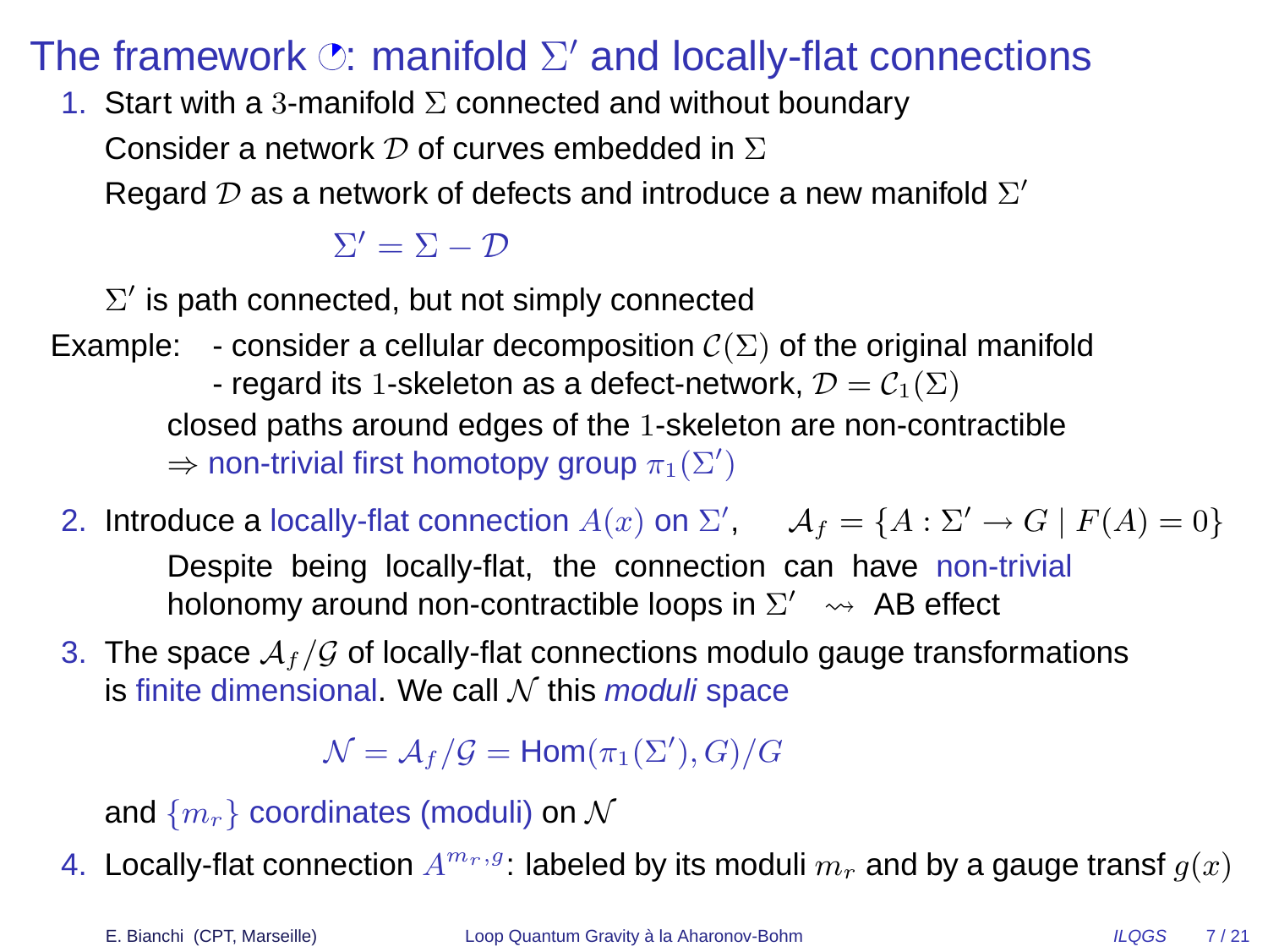### The framework  $\ddot{\mathcal{O}}$ : the state space  $\mathcal{K}'$  and functions of moduli

We consider the kinematics of General Relativity in Ashtekar-Barbero variables The configuration variable is a  $SU(2)$  connection  $A(x)$  on a 3-manifold  $\Sigma$ 

In Loop Quantum Gravity: kinematical Hilbert space  $K$  of functionals of the connection invariant under  $-SU(2)$ -gauge transformations

- Diff( $\Sigma$ ) of the manifold  $\Sigma$ 

● Here we follow a similar procedure but we require also - topological invariance,  $\hat{F} \Psi[A] = 0$ 

We introduce a state space  $\mathcal{K}'$  of gauge invariant functionals of a locally-flat connection on  $\Sigma'$ 

- ∗ Notice that: in a topological gauge theory, gauge- and diff-invariance are related  $\Rightarrow$  once we have gauge-invariance, Diff-invariance comes for free
- As states in  $\mathcal{K}'$  are gauge-invariant, they can depend on the connection  $A^{m_r,g}$ only through its moduli  $m_r$

$$
\Psi_f[A^{m_r,g}] = f(m_1, \dots, m_R) \tag{a}
$$

 $\Rightarrow$  states labeled by a function f on moduli space

$$
f:\mathcal{N}\rightarrow\mathbb{C}
$$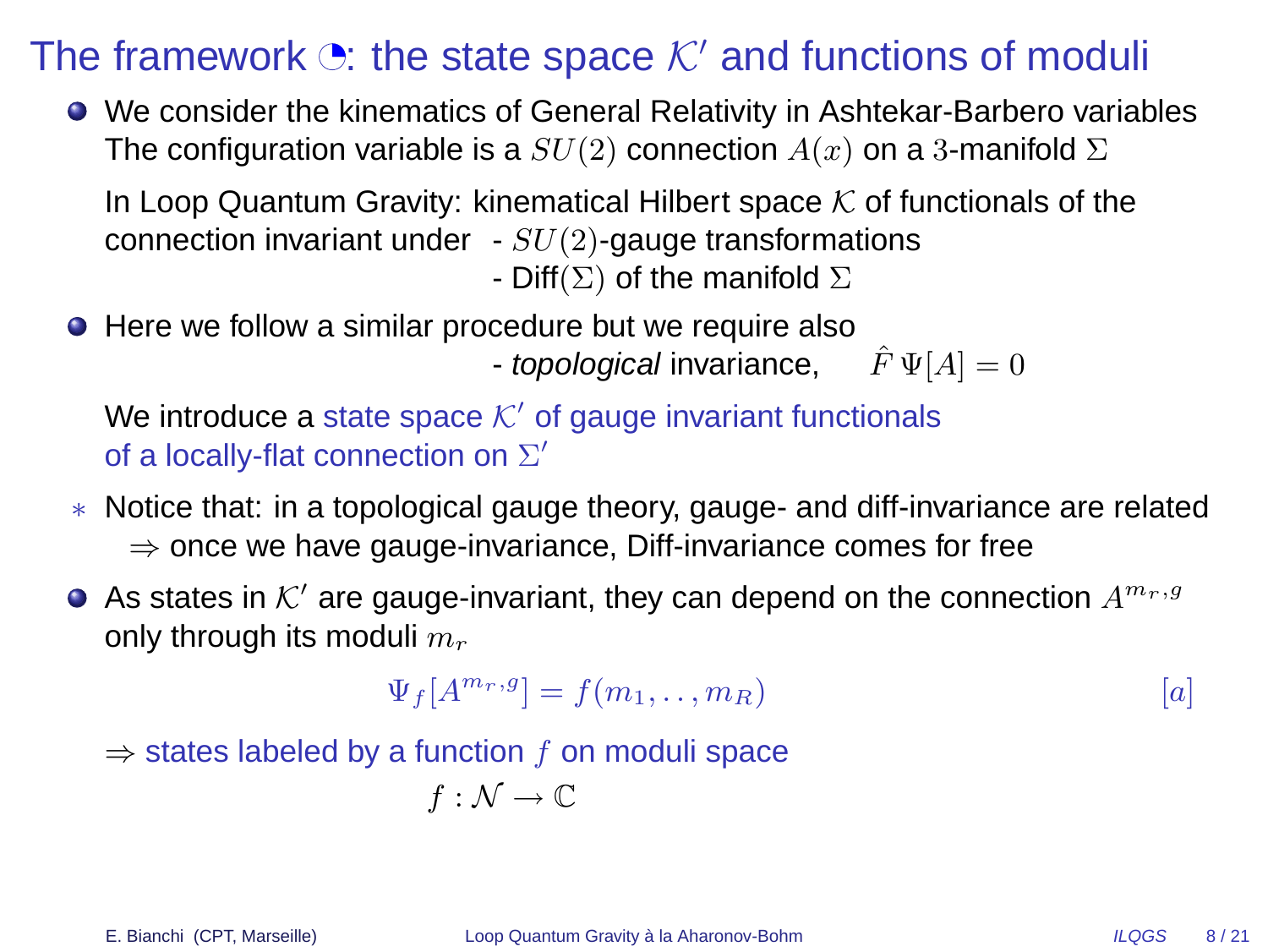### The framework  $\ddot{\bullet}$ : states in terms of dual graph and holonomies

- Can we introduce an embedded graph  $\Gamma\subset \Sigma'$  and write states as cylindrical functions?  $\Psi_{\Gamma,\eta}[A] = \eta(h_{\gamma_1}[A], \dots, h_{\gamma_L}[A])$  [b]
- 1. Notice that contractible loops of the graph evaluate to the identity
- 2. Choose minimal graph  $\Gamma'$ : embedded in  $\Sigma'$  and "dual" to the defect-network  ${\cal D}$
- 3. Property the dual graph satisfies: edge-path-group  $\pi(\Gamma')$  isomorphic to  $\pi_1(\Sigma')$
- 4. Construction in a specific case:  $\pi(\Gamma') = \pi_1(\Sigma - \mathcal{D})$ 
	- Focus on a defect-network arising from a cell decomposition,  $\mathcal{D} = \mathcal{C}_1(\Sigma)$
	- Consider an embedded graph  $\Gamma'$  dual to the decomposition,  $\Gamma' = (\mathcal{C}(\Sigma)^*)_1$
- 5. Properties:
	- Gauge-invariance,  $\mathbf{L}_{\mathcal{D}}[A^{m_r,g}] = \Psi_{\Gamma',\eta}[A^{m_r,h\cdot g}]$
	- Diff-invariance from local-flatness:  $\phi \in \text{Diff}(\Sigma')$  connected to the identity,

$$
\Psi_{\Gamma',\eta}[\phi^*A]=\Psi_{\phi^{-1}\circ \Gamma',\eta}[A]\stackrel{!}{=}\Psi_{\Gamma',\eta}[A]
$$

- $\Psi_{\Gamma',\eta}[A]$  depends on  $\Gamma'$  only via its 'knotting' with the defect-network  ${\cal D}$
- 6. Spin-network states with graph  $\Gamma'$  as cyl functions labelled by  $\Gamma'$  and  $\eta_{j_l,i_n}$  $\eta_{j_l, i_n} (h_1, \ldots, h_L) = \Big( \bigotimes_{n \subset \Gamma'} v_{i_n} \Big) \cdot \Big( \bigotimes_{\gamma_l \subset \Gamma'} D^{(j_l)}(h_l) \Big)$

E. Bianchi (CPT, Marseille) [Loop Quantum Gravity](#page-0-0) à la Aharonov-Bohm  $ILQGS$  9/21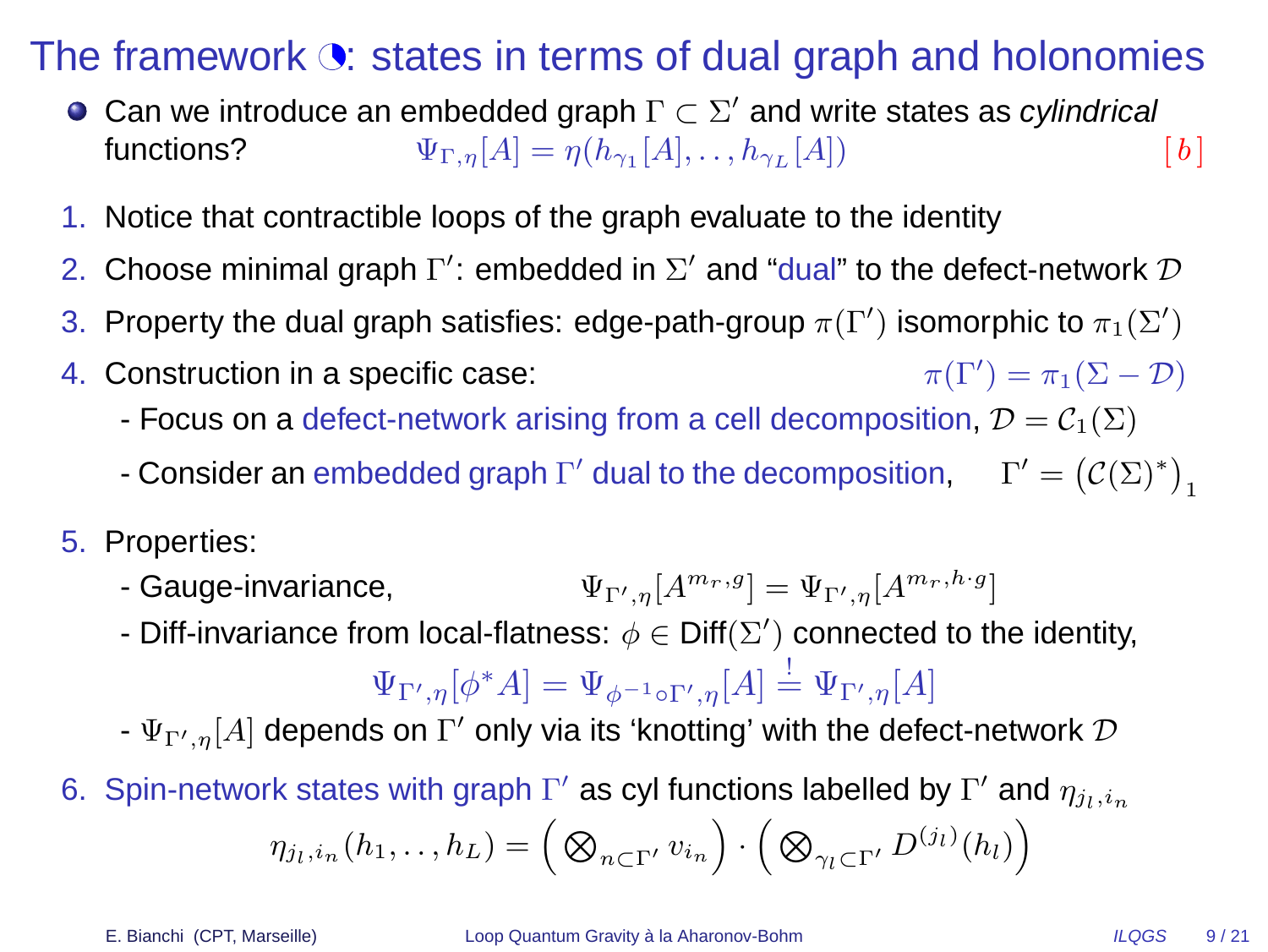### The framework  $\odot$ : summarizing

There are two equivalent characterizations of diff-invariant states in  $\mathcal{K}'$ :

[a] in terms of a function  $f$  on moduli space  $\mathcal{N} = \mathsf{Hom}\big(\pi_1(\Sigma'), SU(2)\big)/SU(2)$ 

 $\Psi_f[A^{m_r,g}] = f(m_1, ..., m_R)$   $\mathcal{N} = \{m_1, ..., m_R\}$ 

[b] in terms of a dual graph  $\Gamma'$  and a cylindrical function  $\eta:SU(2)^L\to\mathbb{C}$ 

 $\Psi_{\Gamma,\eta}[A] = \eta(h_{\gamma_1}[A], \ldots, h_{\gamma_L}[A])$ 

- The characterization of states  $[\,b\,]$  in terms of  $(\Gamma',\eta)$  is slightly redundant, but leads to a picture definitely more clear than the one in terms of moduli  $[a]$
- $\bullet$  We can go from description [b] to description [a] gauge-fixing the  $SU(2)$ invariance at the nodes of  $\Gamma'$ 
	- once chosen coordinates  $\{m_1, \ldots, m_R\}$  on  $\mathcal N,$  the couple  $(\Gamma', \eta)$ determines a unique function  $f : \mathcal{N} \to \mathbb{C}$
	- e.g.: choose a maximal tree of  $\Gamma'$  and fix to the identity the group elements associated to it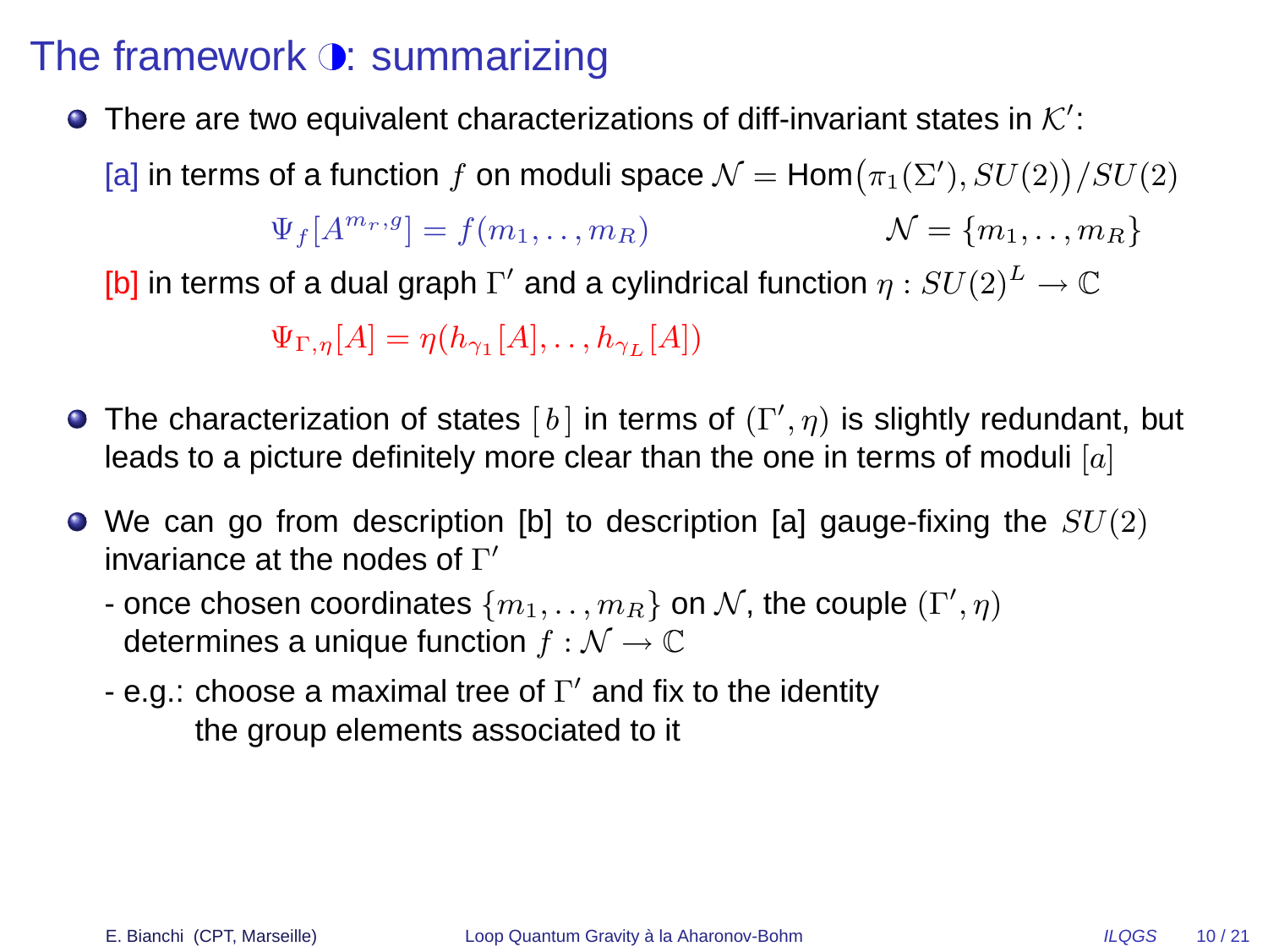### The framework  $\bullet$ : the scalar product

**In order to promote the linear space described before to a Hilbert space** we need to introduce a scalar product

A topologically invariant functional measure  $\mathcal{D}[A]$  has to reduce to an ordinary measure on moduli space  $\mathcal N$ 

$$
\langle f|g\rangle = \int_{\mathcal{A}_f/\mathcal{G}} \mathcal{D}[A] \overline{\Psi_f[A]} \Psi_g[A] = \int_{\mathcal{N}} d\mu(m_r) \overline{f(m_1, \dots, m_R)} \ g(m_1, \dots, m_R)
$$

 $\bullet$  Making sense of the formal functional measure  $\mathcal{D}[A]$  amounts to a choice of measure  $d\mu(m_r)$  on the moduli space N

**Problem:** Is there a principle that can guide us in the choice of the measure  $d\mu(m_r)$ ?

 $\bullet$  Here: we use the *methods proper to quantum field theory* to make sense of the functional integral over locally-flat connections modulo gauge transformations. Such methods, in the case of a finite dimensional moduli space, allow to fully determine a specific measure on the moduli space and answer our question

used in string measure: Polyakov 1981, Alvarez 1983 2+1 gravity with and w/o particles: Carlip 1995, Cantini Menotti 2002 simplicial measure: Jevicki Ninomiya 1986, Menotti Peirano 1995

∗ The guiding principle here is locality, that is:

the configurations we are integrating over are local fields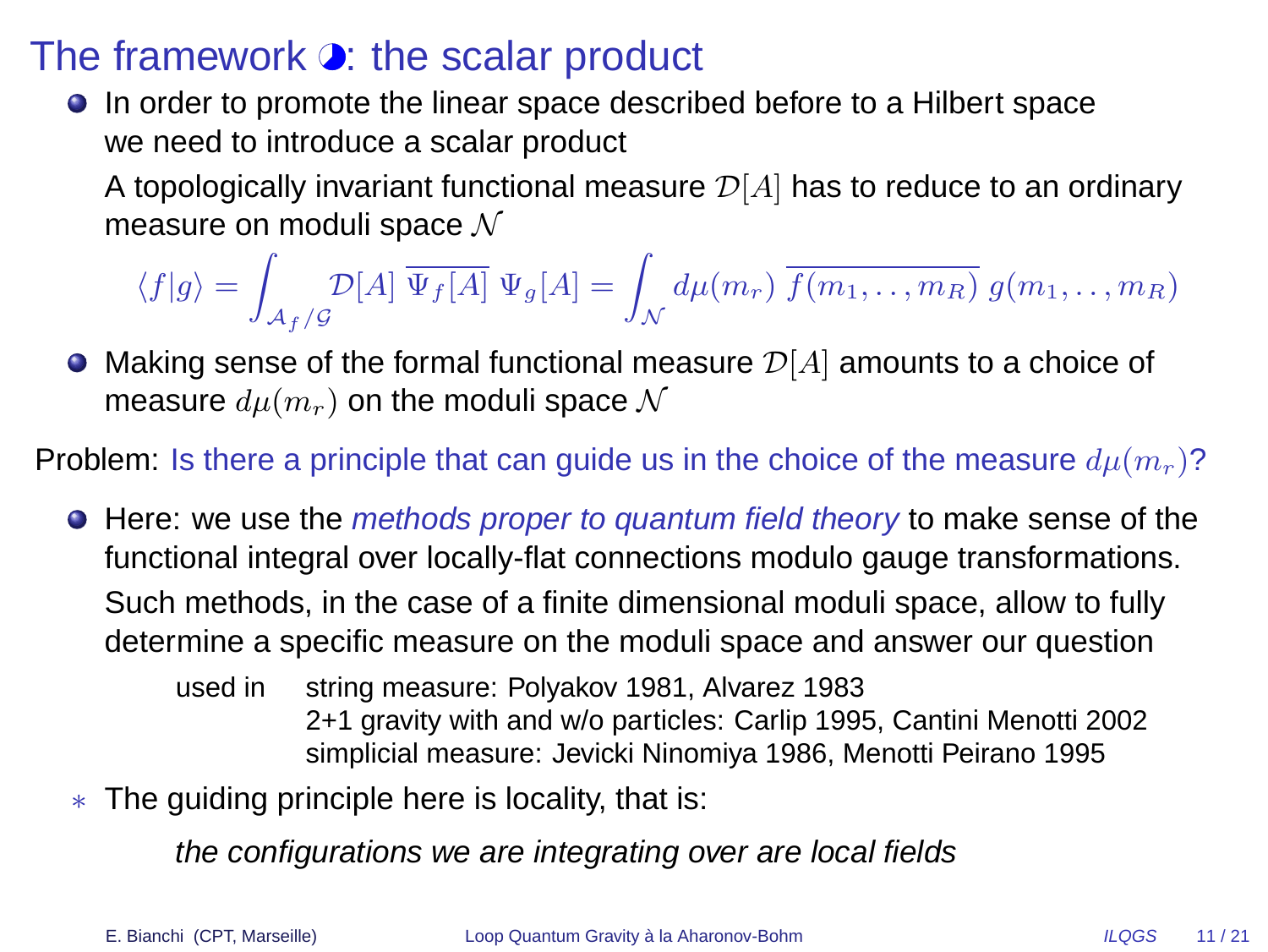### The framework  $\bullet$ : the scalar product via QFT methods

- 1. In the integral over locally-flat connections  $\mathcal{D}[A^{m_r,g}(x)],$  we can change variables to the moduli  $m_r$  and gauge transformations  $q(x)$ The integral over gauge transformations factorizes so that we are left with a finite dimensional integral over moduli, with a non-trivial measure on the moduli
- 2. Equivalently, we can use the more well-known Faddeev-Popov procedure:

 $A^{m_r,g}=g^{-1}\bar{A}^{m_r}g+g^{-1}dg$  with  $\bar{A}^{m_r}$  gauge-fixed to  $\ \chi(\bar{A}^{m_r})=0$ 

measure on locally-flat connections modulo gauge transformations written as

Z  $\mathcal{A}_f/\mathcal{G}$  $\mathcal{D}[A] = \int_{\mathcal{A}}$ hY x  $dA(x)\big\vert\ \delta\big(F(A)\big)\ \delta\big(\chi(A)\big)\ \Delta_{\mathsf{FP}}(A)$ 

where  $\chi(A) = 0$  is a gauge-fixing condition and  $\Delta_{\text{FP}}(A) = \left| \text{Det} \frac{\delta \chi}{\delta \xi} \right|$  $\begin{array}{c} \begin{array}{c} \begin{array}{c} \end{array}\\ \begin{array}{c} \end{array} \end{array} \end{array}$ 

3. Integrating and changing variables, we end up with a finite dimensional integral Z  $\mathcal{A}_f/\mathcal{G}$  $\mathcal{D}[A] \ = \int d{\bar A}^{m_r} \ \Delta_{\mathsf{FP}}({\bar A}^{m_r}) \ = \int_{\mathcal{N}} d{m_1} \cdots d{m_R} \ J(m_r) \Delta_{\mathsf{FP}}(m_r)$ 

where  $J(m_r)$  is the Jacobian from gauge-fixed connections  $\bar{A}^{m_r}$  to the moduli  $m_r$ 

4. This is our field theoretical proposal for the measure  $d\mu_{QFT}(m_r)$ : states in the Hilbert space  $K'$  are assumed to be normalizable in the scalar product

$$
\langle f|g\rangle = \int_{\mathcal{A}_f/\mathcal{G}} \mathcal{D}[A] \overline{\Psi_f[A]} \Psi_g[A] = \int_{\mathcal{N}} dm_1 \cdots dm_R \ J(m_r) \Delta_{\mathsf{FP}}(m_r) \overline{f(m_r)} \ g(m_r)
$$

 $\rightarrow$  explicit expression for the measure  $d\mu_{\text{QFT}}(m_r)$  in our example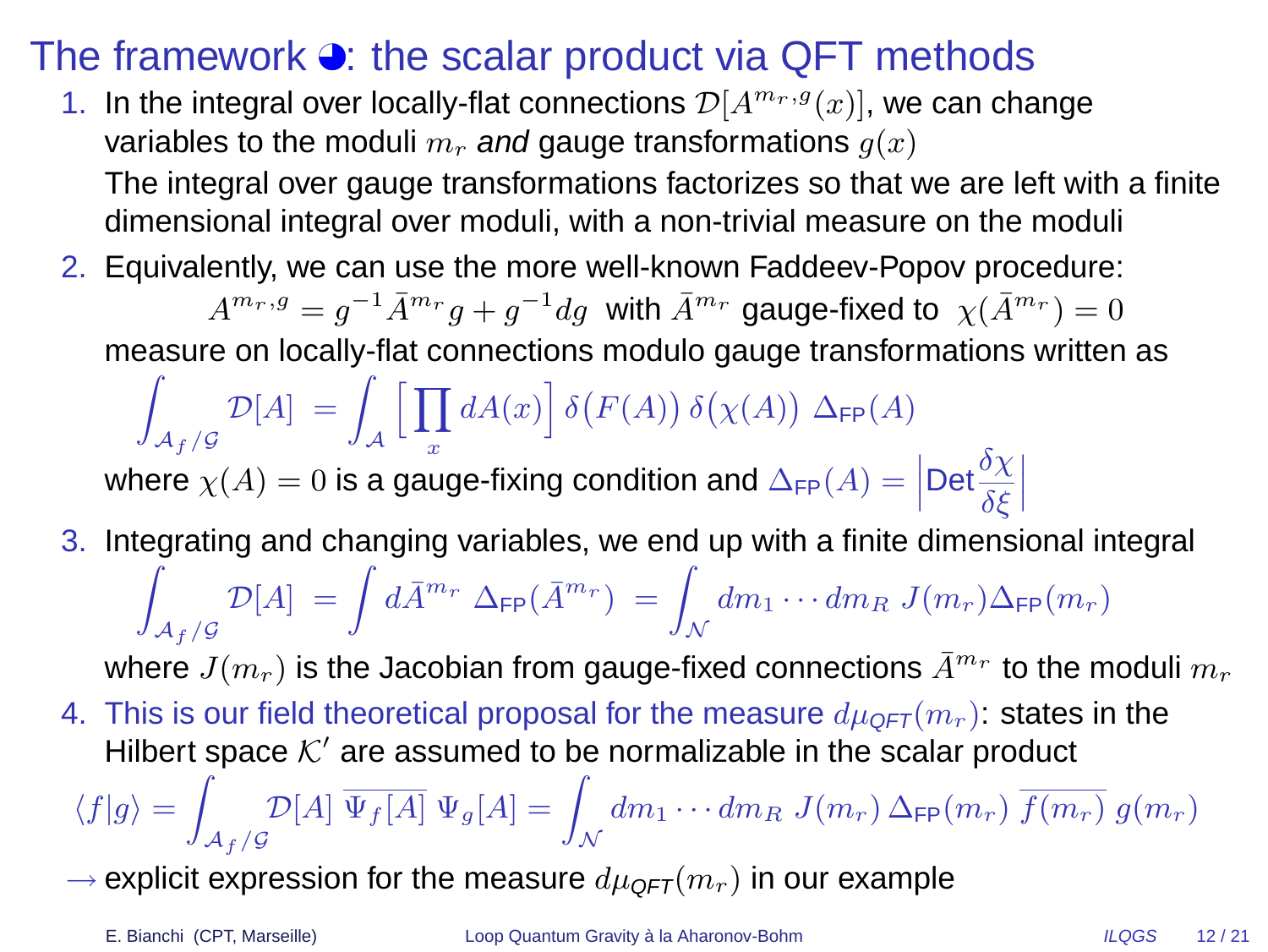#### The framework  $\bullet$ : the scalar product via Loop methods

- $\bullet$  The field theoretical derivation of the measure  $d\mu(m_r)$  described above can be compared to a different construction which is proper to Loop Quantum Gravity
- 1. Using the characterization of states  $[b]$  in terms of the dual graph  $\Gamma'$ , there is a natural choice of measure: the Haar measure on links of the graph

$$
\langle \eta | \xi \rangle = \int_{\mathcal{A}_f/\mathcal{G}} \mathcal{D}[A] \, \overline{\Psi_{\Gamma',\eta}[A]} \, \Psi_{\Gamma',\xi}[A] = \int_{SU(2)^L} \prod_{l=1}^L d\mu_H(h_l) \, \overline{\eta(h_1,\ldots,h_L)} \, \xi(h_1,\ldots,h_L)
$$

- 2. With this choice of measure, spin-network states  $\eta_{j_l,i_n}$  provide an o.n. basis of  $\mathcal{K}'$  $\langle \eta_{j_l,i_n} | \eta_{j'_l,i'_n} \rangle = \big(\prod \delta_{j_l,j'_l}\big) \big(\prod \delta_{i_n,i'_n}\big)$ l n
- 3. Notice that, as the functions  $\eta$  and  $\xi$  are invariant under conjugation at nodes,

the Haar measure  $\prod_l d\mu_H(h_l)$  on  $SU(2)^L$  reduces to a specific measure  $d\mu(m_r)$  on moduli via the Weyl integration formula<sup>\*</sup>

Therefore it provides again a definition of the functional measure  $\mathcal{D}[A]$ via a prescription of a specific measure  $d\mu_{Loop}(m_r)$  on moduli space.

> $*$  [equivalent to gauge-fixing of  $SU(2)$  invariance at nodes via a choice of maximal tree]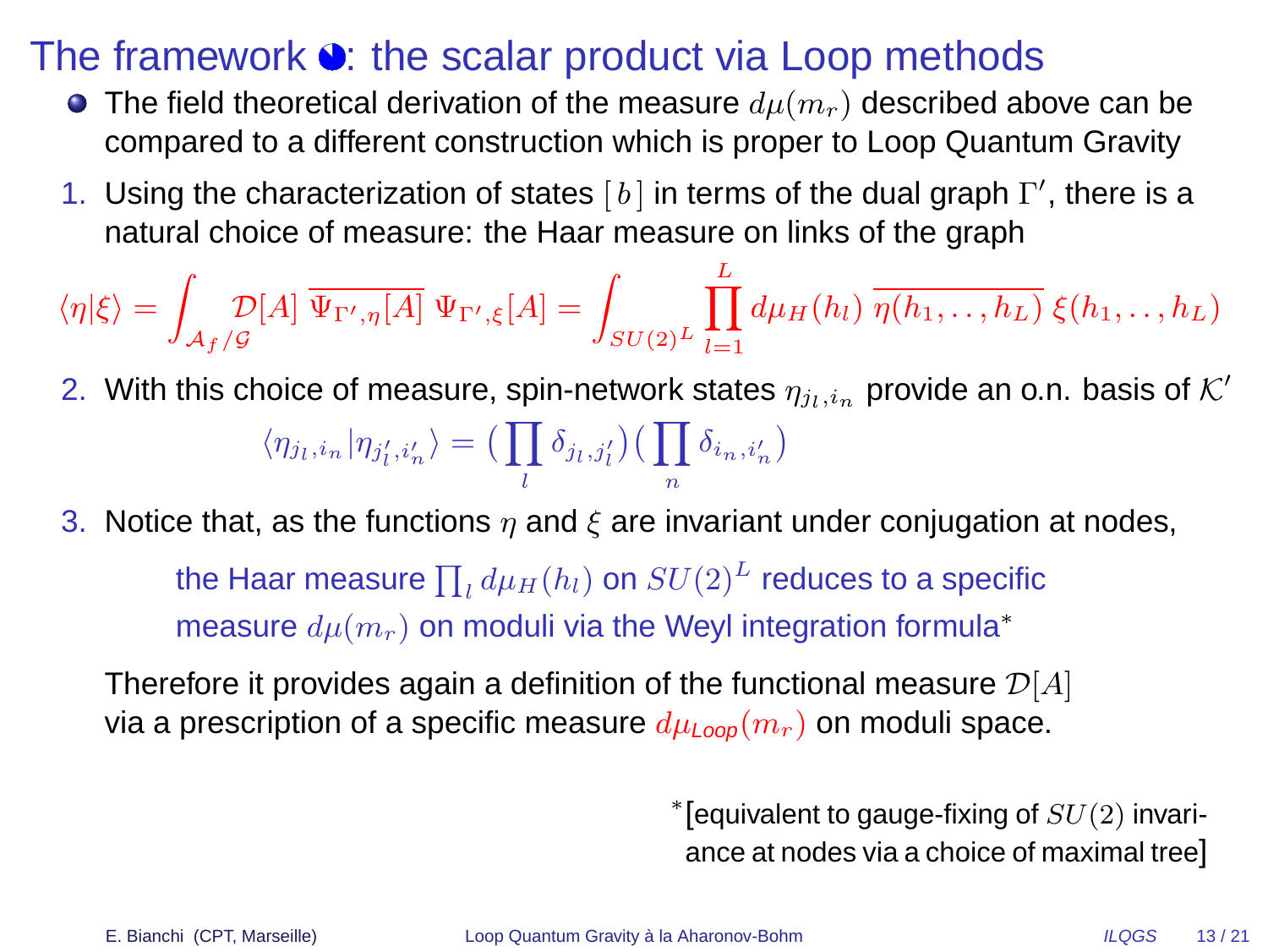### The framework  $\bullet$ : the scalar product  $-$  a conjecture

- While the group theoretical choice of measure à la Loop is certainly natural, the field theoretical choice is a well-motivated one

#### What is the relationship between the two?

- We investigate these two proposals in a rather simple case and provide an explicit expression for the measure  $d\mu(m_r)$
- The result supports the following conjecture:

the QFT measure on the moduli space  $N$  obtained via the field theoretical construction coincides with the one obtained from the product of Haar measures via Weyl integration formula

 $d\mu_{\text{QFT}}(m_r) = d\mu_{\text{loop}}(m_r)$ 

- If such conjecture turns out to be robust, then spin network states with embedded graph Γ' are not just a good tool for describing Diff-invariant functionals of the connection but provide an o.n. basis of the Hilbert space  $K'$  built via the standard field theoretical construction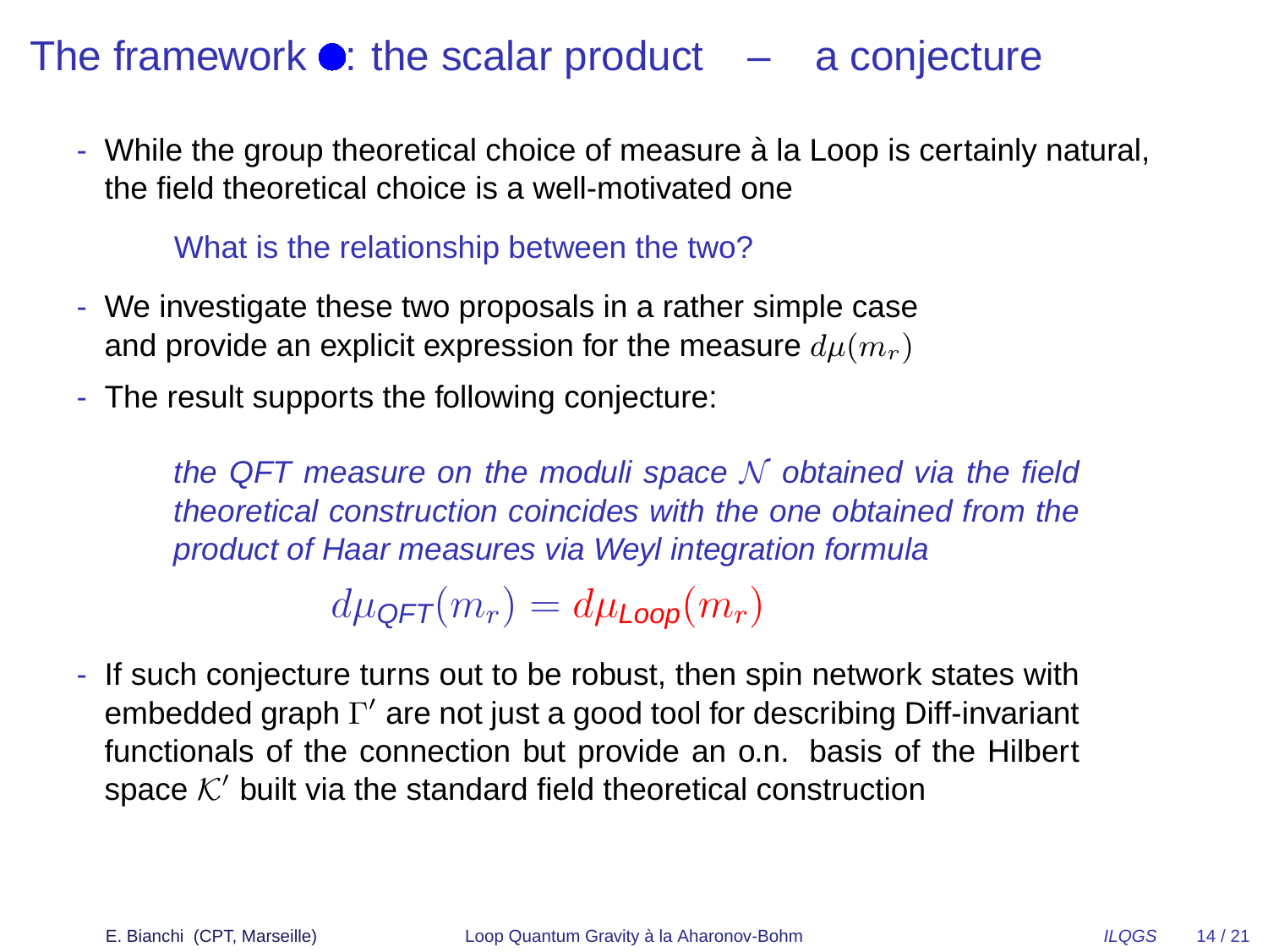## An example:  $\Sigma'$  with a single line defect

1. Original manifold with trivial topology  $\Sigma \approx \mathbb{R}^3$ 

Defect-network consisting of a single line  $l \approx \mathbb{R}$  (assumed to be unknotted in  $\Sigma$ )

- $\longrightarrow$  the new manifold  $\Sigma' = \Sigma l$  has non-trivial  $\pi_1(\Sigma')$  generated by the homotopy class  $[\gamma]$  of loops which encircle once the line l
- 2.  $SU(2)$  locally-flat connection  $A$  on  $\Sigma'$
- 3. In order to identify a representative in each gauge orbit, we introduce a gauge fixing condition  $\longrightarrow$  break the local symmetries of the problem:
	- $\rightarrow$  a convenient choice is to introduce an auxiliary metric  $q_{ab}(x)$  on  $\Sigma$ and consider the Coulomb-like gauge  $\chi = q^{ab} \partial_a A_b$

we assume  $q_{ab} = \delta_{ab}$ , choose Cartesian coord  $x^a = (x,y,z)$ ,  $l$  along the  $z$ -axes

4. Gauge-fixed locally-flat connection in  $\Sigma'$ 

$$
A_a^i(x) = \frac{\Phi^i}{2\pi} \alpha_a(x) \quad \text{ with } \quad \alpha_a(x) = \left(\frac{-y}{x^2 + y^2}, \frac{x}{x^2 + y^2}, 0\right)
$$

5. its holonomy along a loop  $\gamma$  is simply given by

$$
h_\gamma[A]=\exp[i\Big(\int_\gamma \alpha_a dx^a\Big)\frac{\Phi^i}{2\pi}\tau_i\,\big]\quad\text{ where }\quad\int_\gamma \alpha_a dx^a=2\pi n
$$

- $n =$  winding number of the loop  $\gamma$  around the line l
- $\longrightarrow$  the holonomy  $h_{\gamma}[A]$  provides a homomorphism from  $\pi_1(\Sigma')$  to  $SU(2)$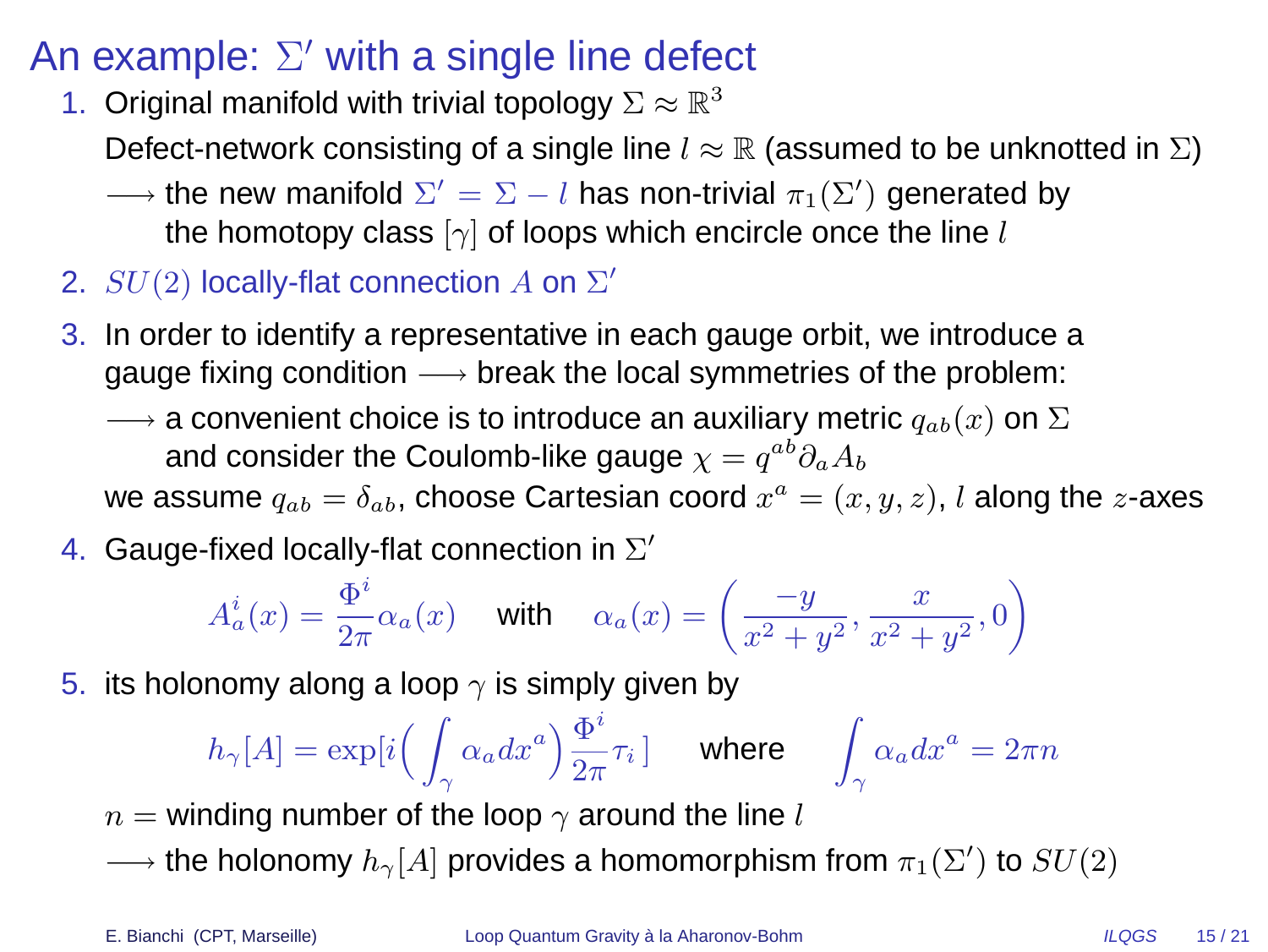# An example: physical interpretation of  $\Phi^i$  and the moduli space

1. As the connection is locally-flat in  $\Sigma'$ , the non-abelian magnetic field  $B^a_i = \frac{1}{2} \varepsilon^{abc} F^i_{bc}$ vanishes everywhere except along the line  $l$ 

$$
B_i^a(x) = \int_l ds \ \Phi_i \ \dot{x}^a(s) \, \delta^{(3)}(x - x(s))
$$

The line  $l$  can be thought as a thin solenoid {Flux of  $B_i^a$  through S in fig} =  $\Phi_i$ 

Via Stokes theorem, it determines  $h_{\gamma}[A]$ 



- 2. The magnetic flux  $\Phi^i$  provides a parametrization of the moduli space of locally-flat connections. To find its range we have to identify different magnetic fields which correspond to the same holonomy  $\Rightarrow \;\; \Phi^i \in S^3$
- 3. States = functions of the flux  $\Phi^i$ . Gauge invariance  $\Rightarrow$  depend only on  $\phi = |\Phi^i|$ As a result, states in  $\mathcal{K}'$  are labeled by a function  $f(\phi)$ ,

$$
\Psi_f[A^{\phi,g}] = f(\phi)
$$

and the moduli space is given by

 $\mathcal{N} = {\{\Phi^i \in S^3\}} / SU(2) = {\{\phi \in [0, 2\pi]\}}$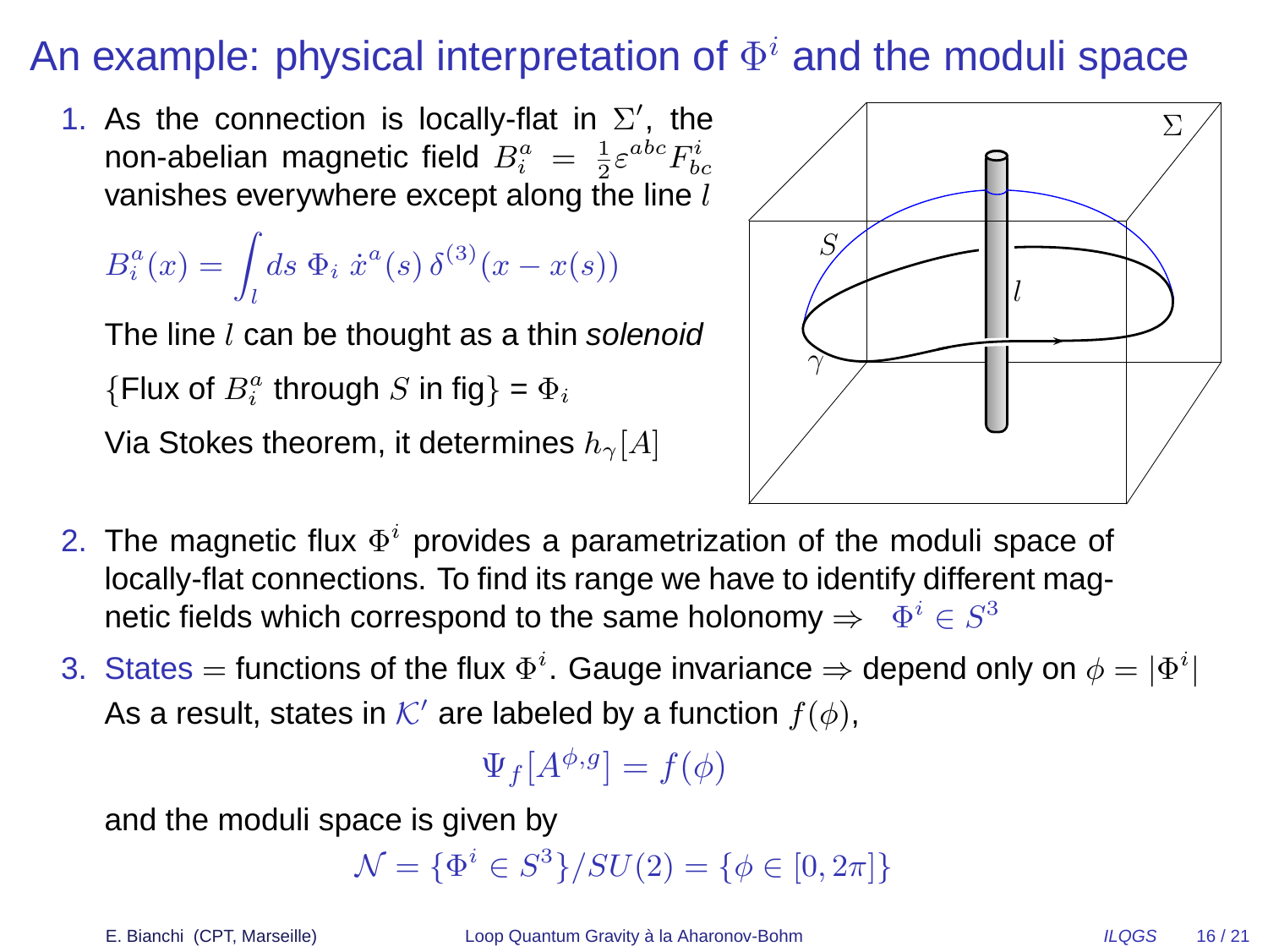#### An example: the QFT scalar product

- 1. QFT measure on moduli space  $d\mu_{QFT}(\phi) = J(\phi) \Delta_{FP}(\phi) d\phi$
- 2. Jacobian easily determined:  $d^3\Phi^i=\phi^2 d\phi d^2v^i$ , so that  $J(\phi)=\phi^2$
- 3. Faddeev-Popov term: determinant of the operator  $K(\Phi^i)$

$$
K_{ij}(\Phi^i) = \frac{\delta \chi_i}{\delta \xi^j} = -\delta_{ij}\Delta - \varepsilon_{ijk}\frac{\Phi^k}{2\pi}
$$

- 4. Eigenvalues  $\lambda_n = n^2 + n \frac{\phi}{2\pi}$  with  $n = \pm 1, \pm 2, \ldots$  and twice degenerate
- 5.  $\Phi^i$  dependence extracted considering the appropriately regularized ratio

$$
\Delta_{\text{FP}}(\phi) = c \frac{\text{Det} K(\Phi^i)}{\text{Det} K(0)} = c \frac{\prod_{n=1}^{\infty} (\lambda_n(\phi))^2 (\lambda_{-n}(\phi))^2}{\prod_{n=1}^{\infty} (\lambda_n(0))^2 (\lambda_{-n}(0))^2} =
$$

$$
= c \left( \prod_{n=1}^{\infty} \left( 1 - \left( \frac{\phi}{2\pi n} \right)^2 \right) \right)^2 = c \left( \frac{\sin \phi/2}{\phi/2} \right)^2
$$

The constant c is undetermined and is fixed so that the measure of  $\mathcal N$  is one

6. Therefore: 
$$
d\mu_{\text{QFT}}(\phi) = \frac{1}{\pi} \sin^2 \frac{\phi}{2}
$$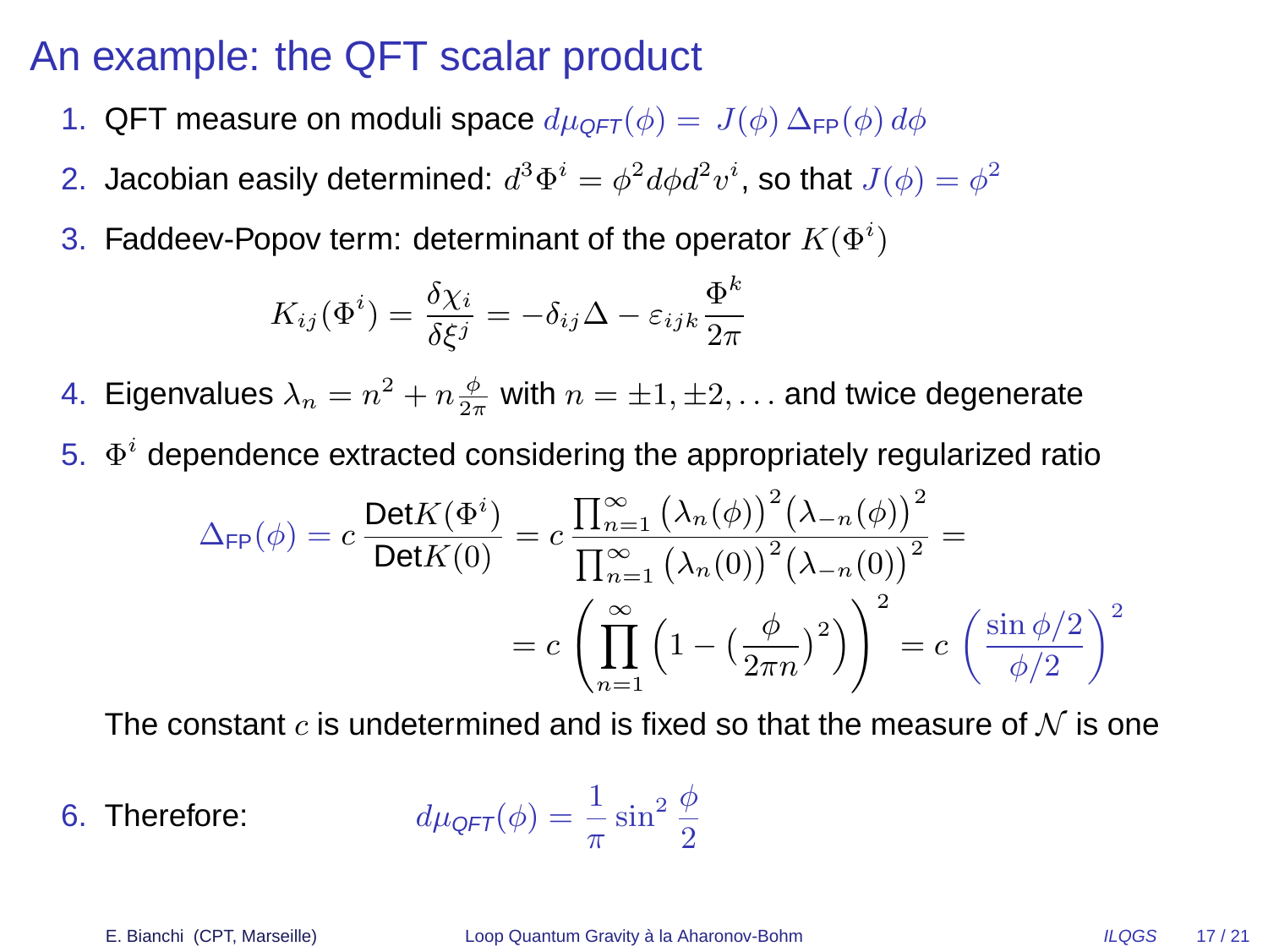### An example: the QFT scalar product and the Loop one

1. Finally we have that the QFT scalar product on  $K'$  defined by this measure is

$$
\langle f|g\rangle = \int_{\mathcal{A}_f/\mathcal{G}} D[A] \overline{\Psi_f[A]} \Psi_g[A] = \int_{\mathcal{N}} d\phi \ J(\phi) \Delta_{\mathsf{FP}}(\phi) \ \overline{f(\phi)} \ g(\phi) = \frac{1}{\pi} \int_0^{2\pi} d\phi \ \sin^2 \frac{\phi}{2} \ \overline{f(\phi)} \ g(\phi)
$$

- 2. The QFT measure can be compared to the one obtained from the group theoretical construction via Weyl integration formula
- 3. We can label states by the homotopy class  $[\gamma]$  of loops encircling once the line l, and by a complex-valued function  $\eta$  on  $SU(2)$ ,

 $\Psi_{\gamma,n}[A] = \eta(h_{\gamma}[A])$ 

Gauge invariance at the base point of  $\gamma$  requires that  $\eta$  is a class function

4. The Loop scalar product is given by the Haar measure on  $SU(2)$  and reduces to an integral over the class angle  $\phi/2$ . Defining  $f(\phi) = \eta(\exp i \phi \tau_3)$ , we have

$$
\langle \eta | \xi \rangle = \int_{\mathcal{A}_f/\mathcal{G}} \mathcal{D}[A] \, \overline{\Psi_{\gamma,\eta}[A]} \Psi_{\gamma,\xi}[A] = \int_{SU(2)} d\mu(h_{\gamma}) \, \overline{\eta(h_{\gamma})} \, \xi(h_{\gamma}) = \frac{1}{\pi} \int_0^{2\pi} d\phi \, \sin^2 \frac{\phi}{2} \, \overline{f(\phi)} \, g(\phi)
$$

which coincides with the field theoretical one derived above

5. This fact supports our conjecture and leads to a physical interpretation of the class angle as the modulus of the flux of the magnetic field through the defect line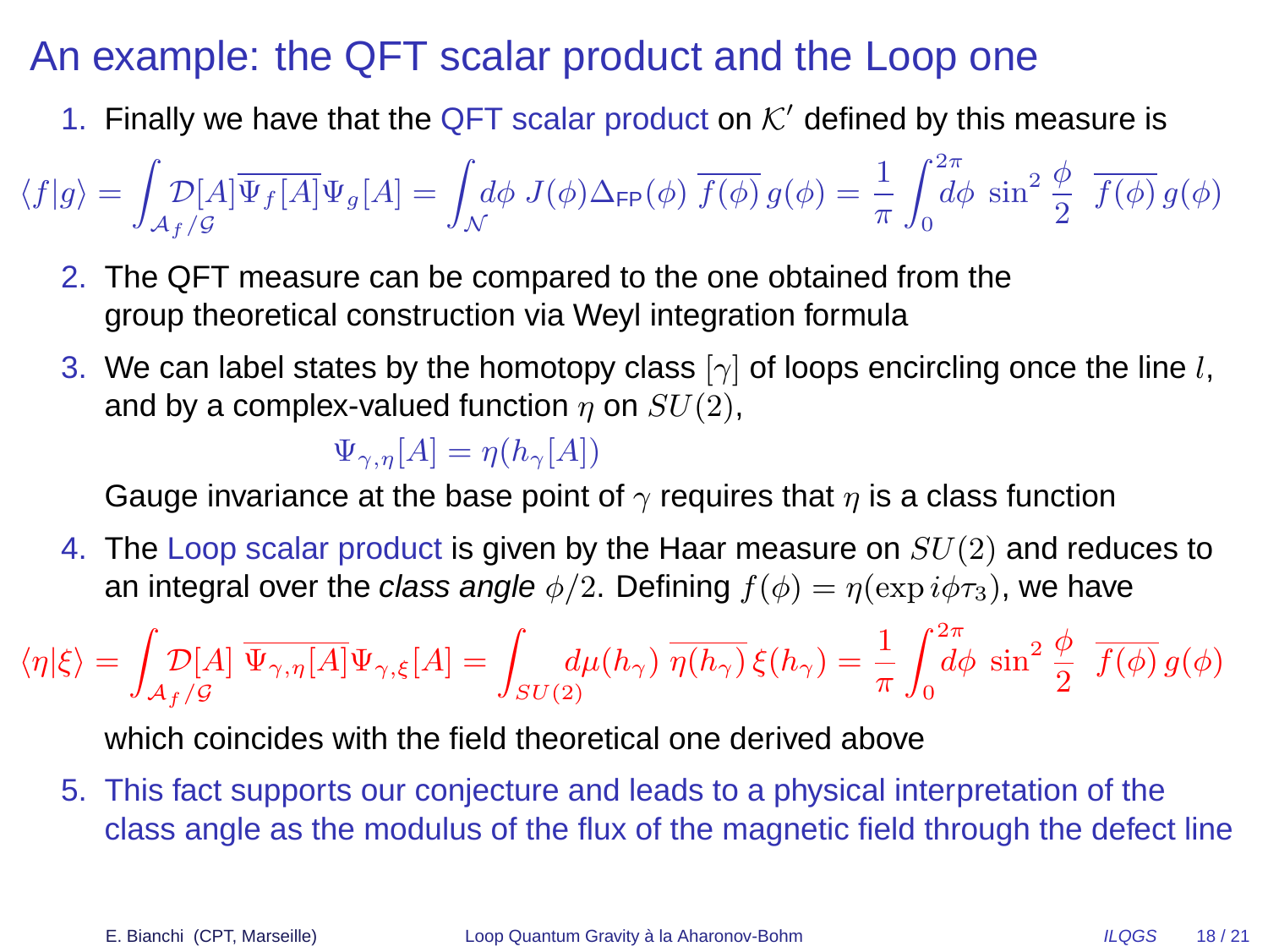# Relation with canonical LQG

- 1. In ordinary LQG, embedded spin networks are not diffeomorphism invariant. Huge non-separable Hilbert space. Most states are identified when diffeomorphism invariance is imposed via group-averaging
- 2. Abstract spin networks (s-knots) depend only on the diffeomorphism equivalence class of the graph and on the  $SU(2)$  labels
- 3. The diffeomorphism equivalence class of the graph knows about:
	- connectivity of the graph
	- its knotting with the non-trivial topology of the manifold
	- self-knotting of the graph
	- continuous parameters (Grot-Rovelli moduli) related to tangents to the links at each node (unless Diff<sup>∗</sup> are considered [Fairbairn-Rovelli '04])
- 4. On the other hand, here we focus directly on diff-invariant states
- 5. Thanks to local-flatness, spin networks have embedded graph and nevertheless the state they define is diffeomorphism-invariant
- 6. No dependence on self-knotting, nor on moduli at nodes
- 7. States depend only on the knotting of the graph with the manifold  $\Sigma'$ , i.e. with the network of defects and with the topology of the original manifold  $\Sigma$
- 8. From this point of view, they are closer to the use that is made of spin networks as boundary states within the context of spin foams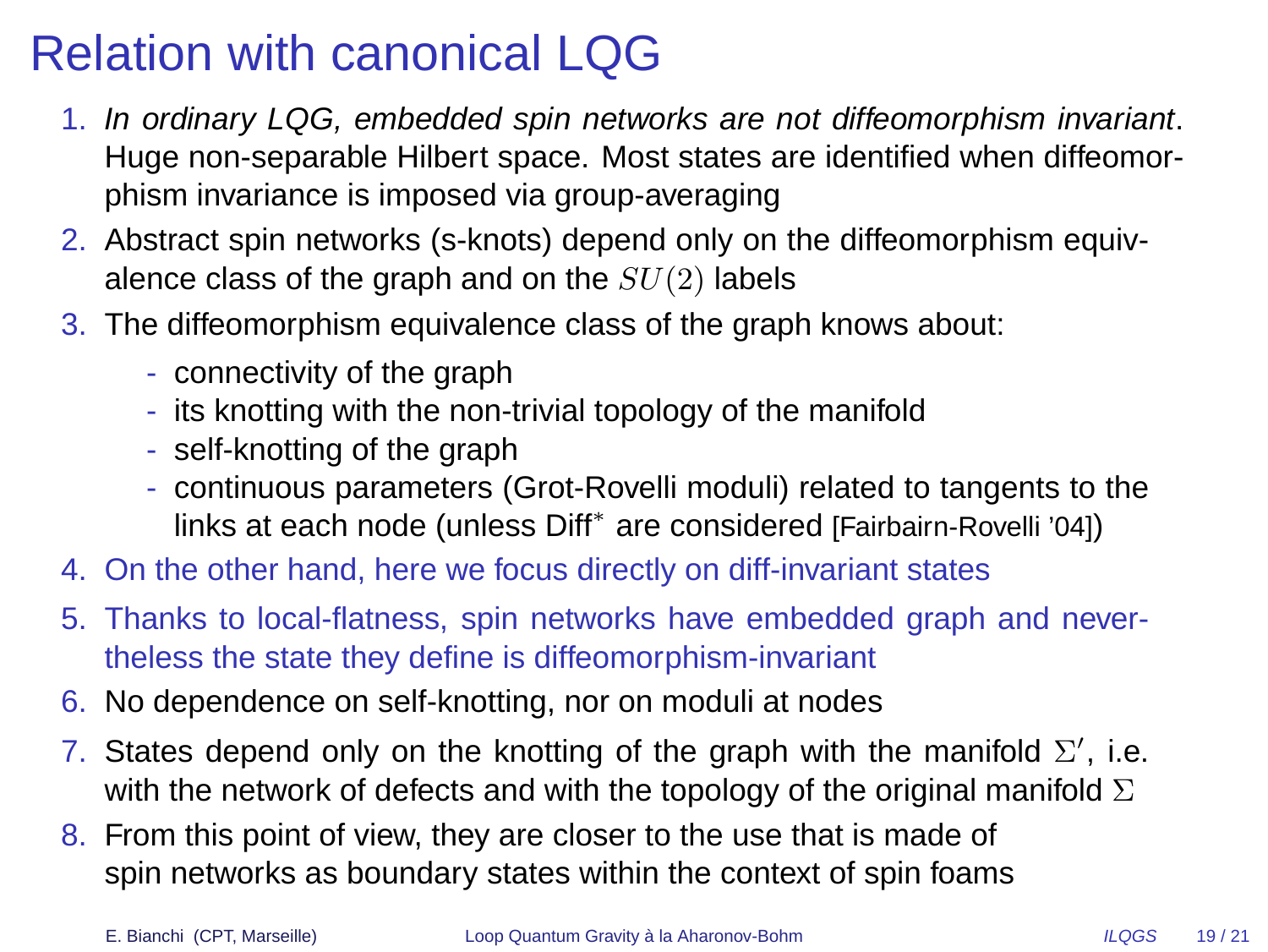# Relation with Spin Foams

- 1. The construction discussed is purely kinematical. A natural tool for implementing its dynamics is provided by Spin Foams
- 2. Network of defects as the 1-skeleton of a cellular decomposition of  $\Sigma$ . Spin networks with graph dual to the decomposition
- 3. Dual picture of quantum geometry: operators build out of the flux of the electric field (through surfaces ending at defects) attach a geometric meaning to the cells of the decomposition (quanta of volume and of area) [in progress]
- 4. No non-local links [ cfr. Markopoulou-Smolin '07]
- 5. Same structure of the Spin Foam boundary space [Lewandowski generaliz.'09]
- 6. Spin foam quantization [EPRL-FK, '08]: at the classical level, GR as a topological  $BF$  theory with constraints on the  $B$  field; at the quantum level, constraints are imposed only on the 2-boundary of the 4-cells of a simplicial complex
	- building-blocks have flat connection
	- 2-skeleton of defects (where the constraints are imposed) support curvature
- 7. A foliation reproduces a theory of locally-flat connections with magnetic defects
- 8. In ordinary LQG: Ashtekar-Lewandowski configuration space consists of distributional polymeric connections; then Diffs are taken into account. Here the degrees of freedom are associated to quantum configurations consisting of connections which are locally-flat but have distributional polymeric magnetic field